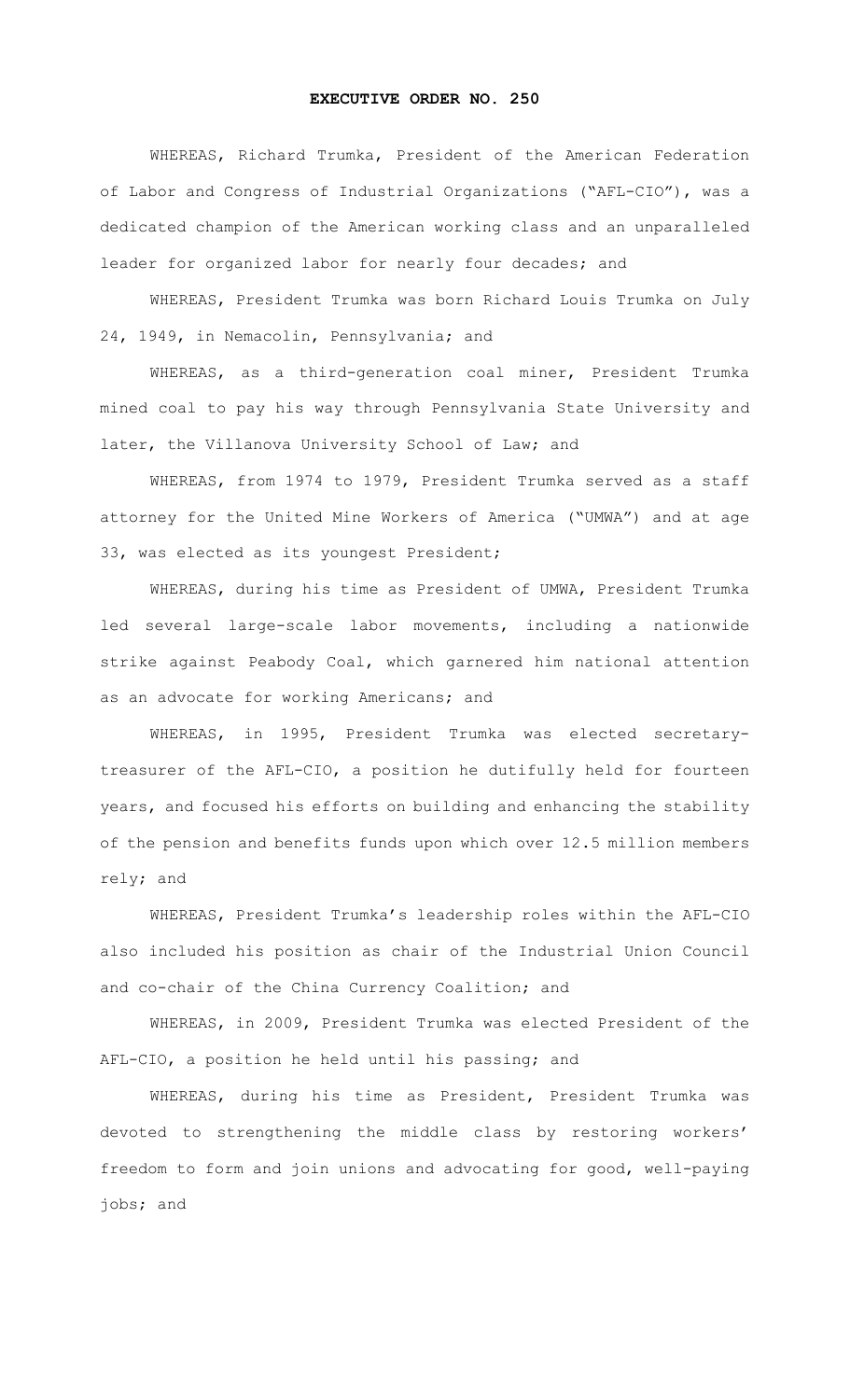WHEREAS, President Trumka was committed to ensuring that elected officials at both the local and national levels were held accountable to working Americans and their families; and

WHEREAS, throughout his career, President Trumka worked tirelessly to end unfair trade practices, support American-based manufacturing, and challenge corporate abuses of workers' rights; and

WHEREAS, in 2018, President Trumka was awarded the inaugural World Peace Prize for Labor Leadership for dedicating his life to defending the rights of working men and women; and

WHEREAS, President Trumka's passion for fair treatment of organized labor extended beyond the borders of the United States, as he established an office that promoted solidarity with miners in South Africa fighting apartheid and helped organize the Shell boycott, which challenged the multinational Royal Dutch/Shell Group for its continued business dealings in South Africa; and

WHEREAS, for his efforts in South Africa, President Trumka received the 1990 Letelier-Moffitt Human Rights Award from the Institute for Policy Studies in Washington, D.C.; and

WHEREAS, I had the privilege of building both a personal and professional relationship with President Trumka and often turned to him for advice and counsel; and

WHEREAS, President Trumka was among my first selections for the Restart and Recovery Advisory Council, which I created in May of 2020 to advise on New Jersey's rebuilding from the Coronavirus disease 2019 (COVID-19) pandemic, as I knew his expertise in labor and his intimate knowledge of the challenges facing New Jersey's workers would prove invaluable in developing a plan for the State's recovery; and

WHEREAS, President Trumka is survived by, among others, his son, Richard, who was recently selected by President Biden to serve on the Consumer Product Safety Commission, and his wife, Barbara; and

2